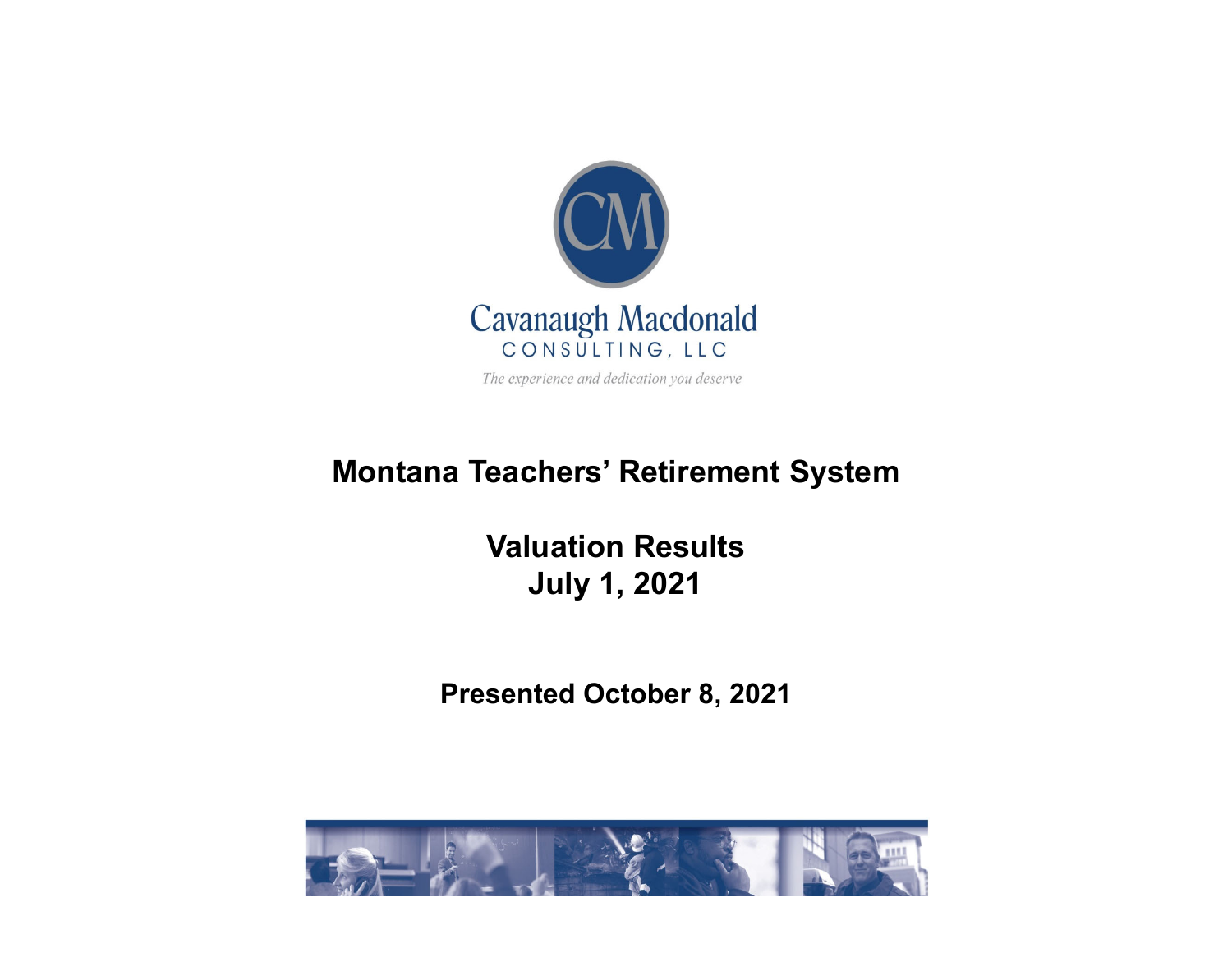

#### **Benefit Financing**



▶ Basic Retirement Funding Equation

# **C + I = B + E**

- C = Contributions
- = Investment Income
- B = Benefits Paid
- Expenses (administration) =E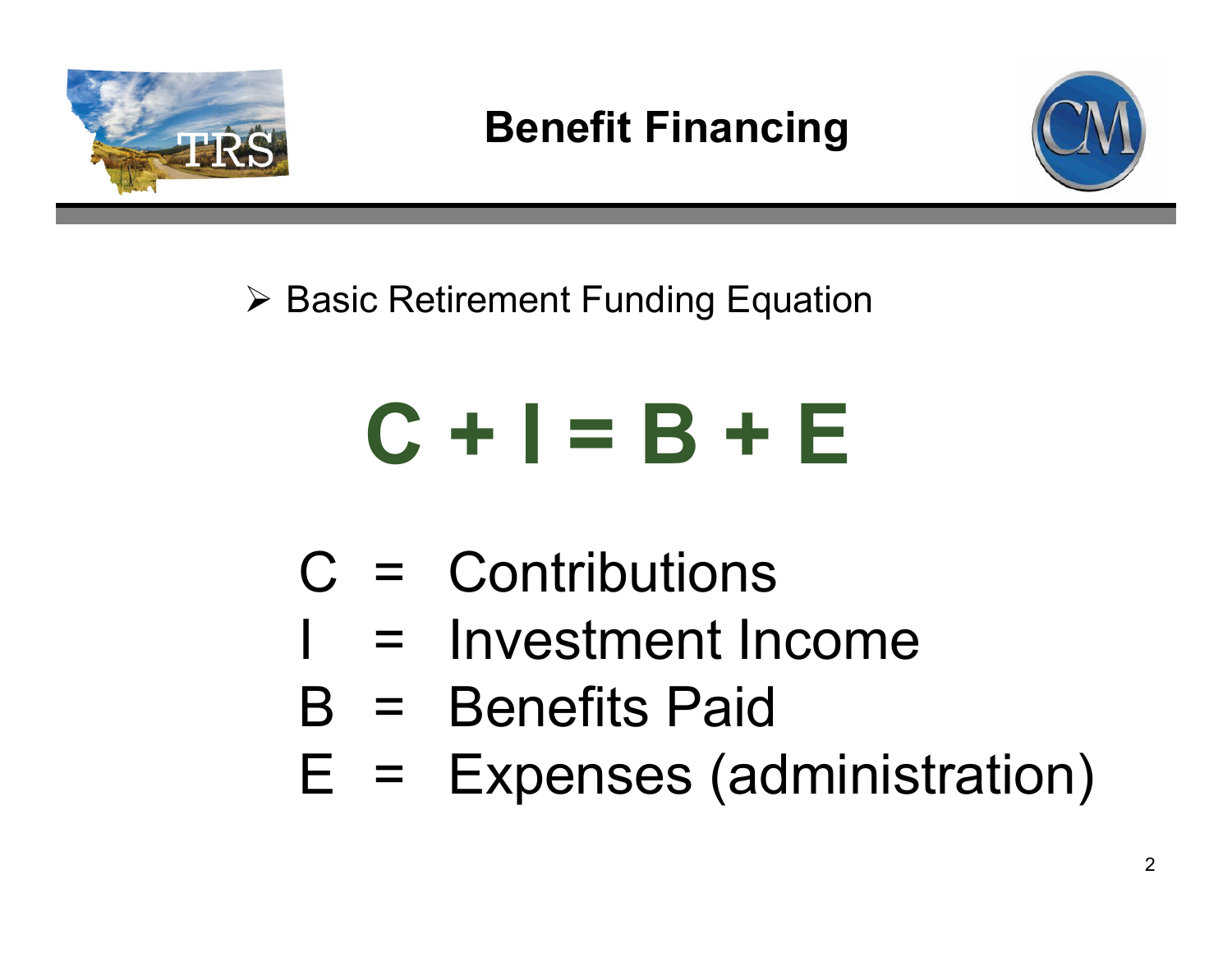

#### **Benefit Financing**



 $C + I = B + E$ 

B depends on

 Plan Provisions **Experience** 

C depends on Short Term: Actuarial Assumptions Actuarial Cost MethodLong Term: I, B, E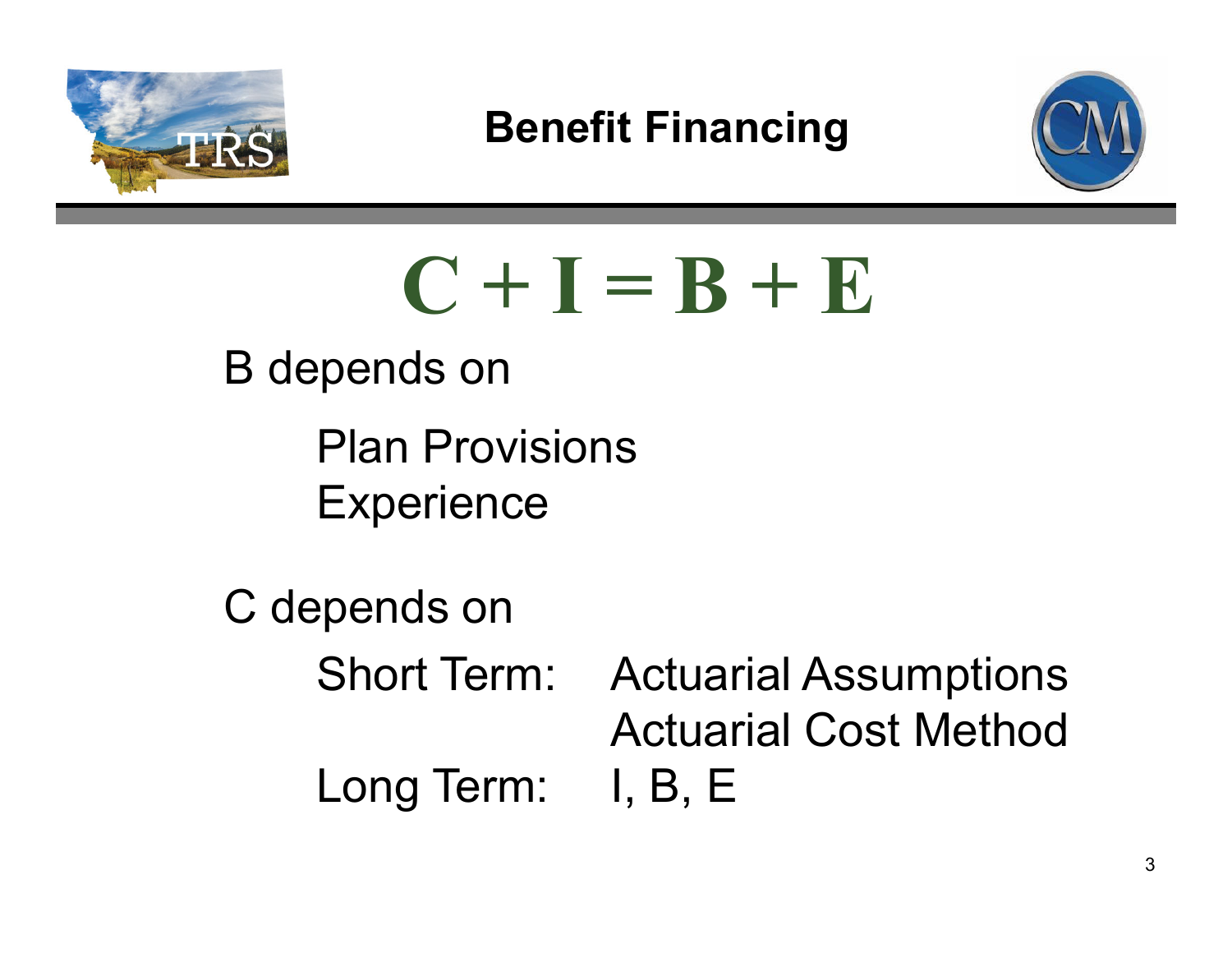



## **Results**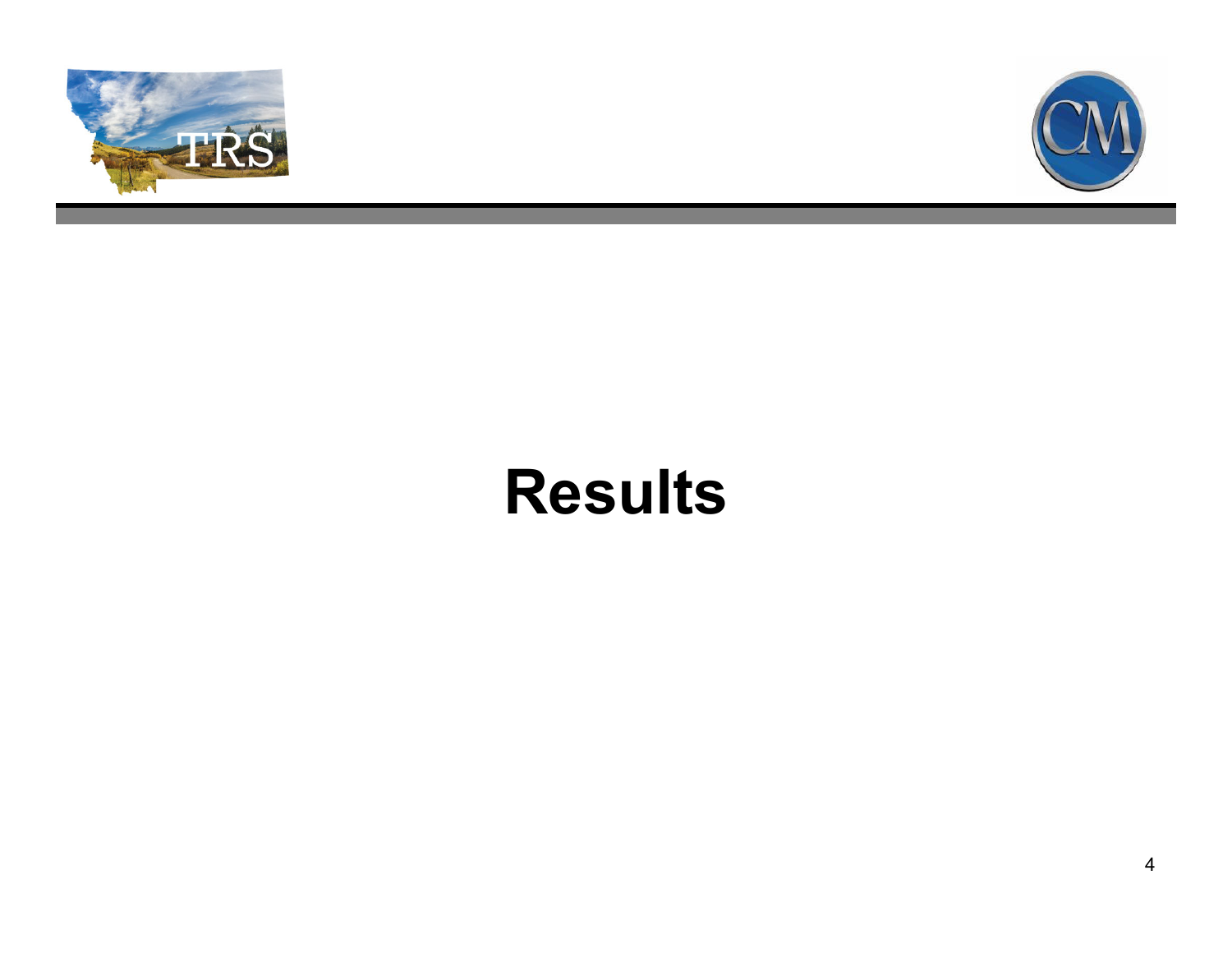

#### **Comments on Valuation**



- **≻ Asset returns** 
	- Market asset return 27.73% vs. 7.50% expected (20.23% more than expected).
	- Actuarial asset return 10.68% vs. 7.50% expected (3.18% more than expected).
- Market value of assets are \$500,474,681 more than the actuarial value of assets. This unrecognized investment gain will be recognized over the next three years
	- 2022 Investment Gain of \$137.4 million
	- 2023 Investment Gain of \$156.8 million
	- 2024 Investment Gain of \$206.2 million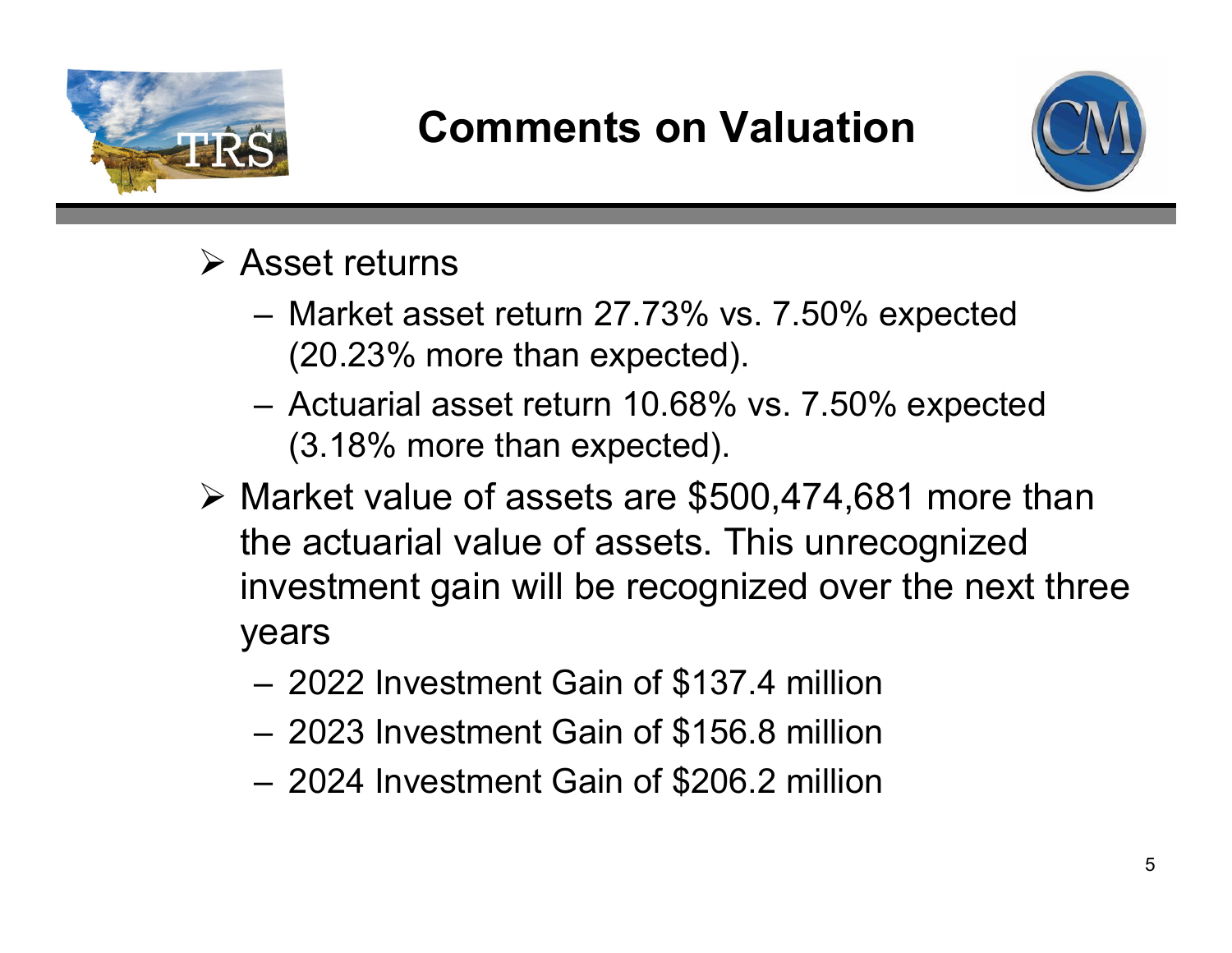

### **Comments on Valuation**



- **▶ Funded Ratio** 
	- Funding increased from 68.84% to 71.43%
- **▶ Amortization Period** 
	- Amortization period decreased from 29 years to 24 years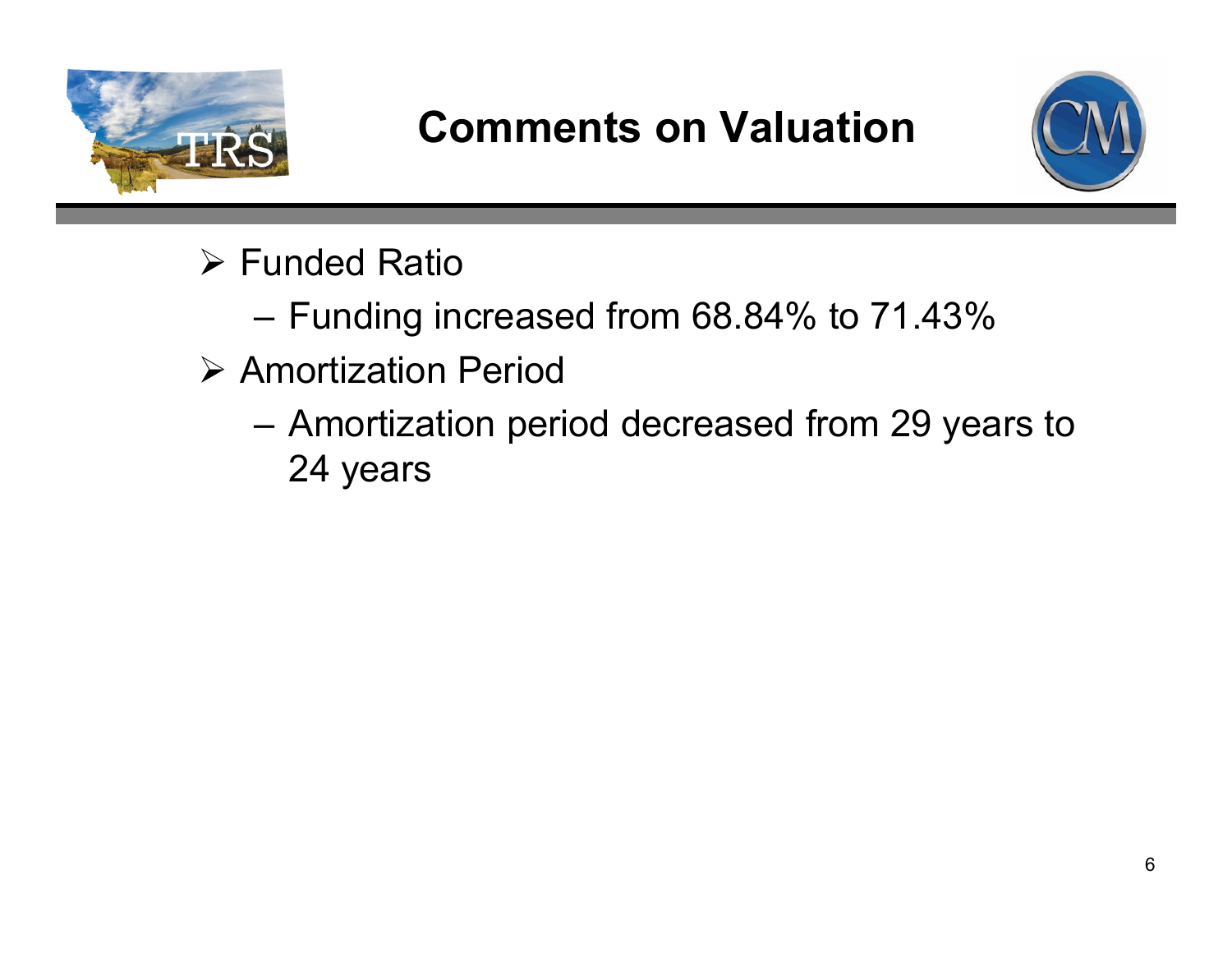

### **Active and Retired Membership**





0.6% annual increase for active members since 2008; 0.5% decrease for 2021. 2.8% annual increase for retired members since 2008; 2.3% increase for 2021. 1.6 actives per retiree 13 years ago; 1.2 actives per retiree now.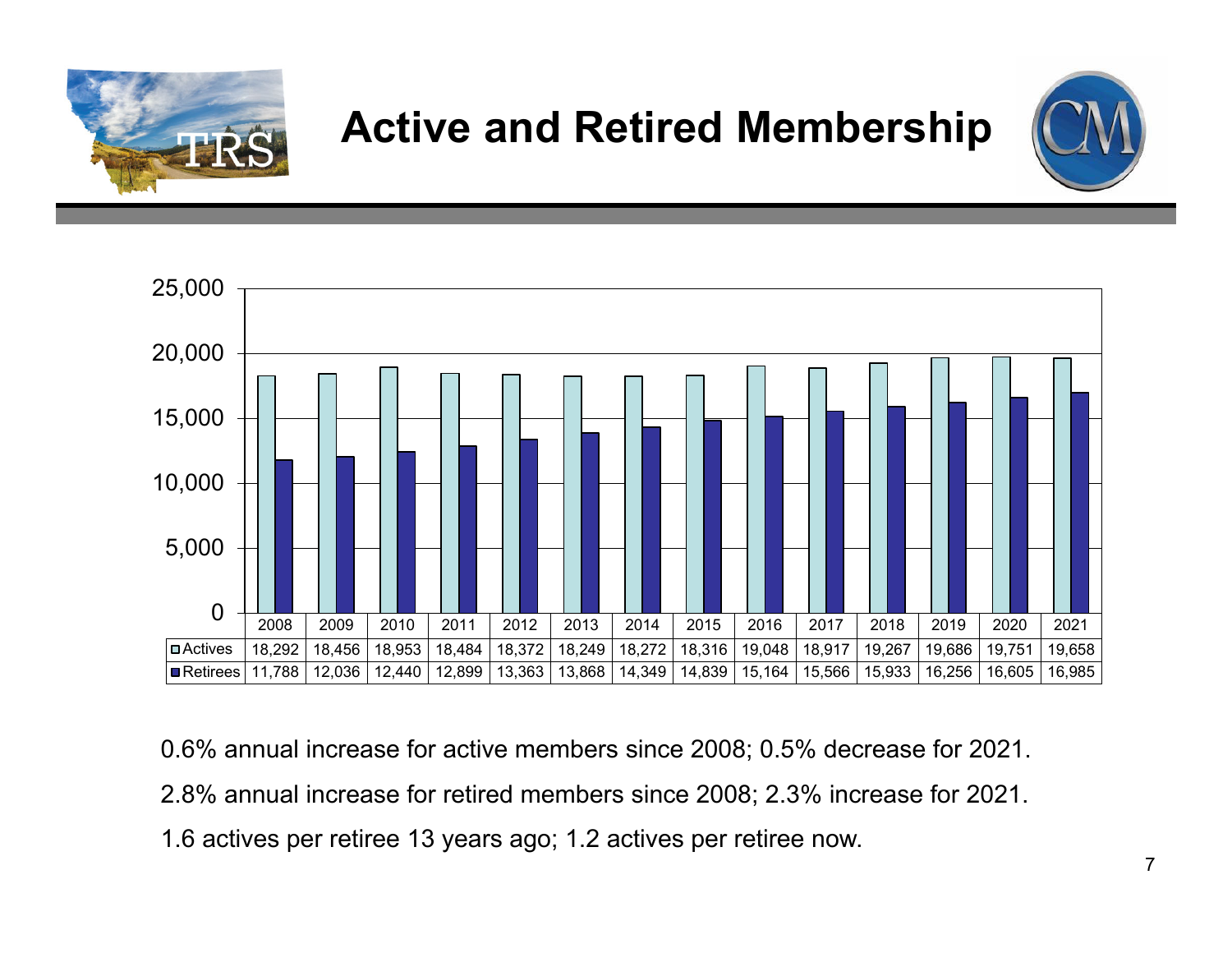

#### **Average Salary and Benefits**





1.6% annual increase for average salary since 2008; 2.6% increase for 2021. 2.5% annual increase for average benefits since 2008; 1.5% increase for 2021.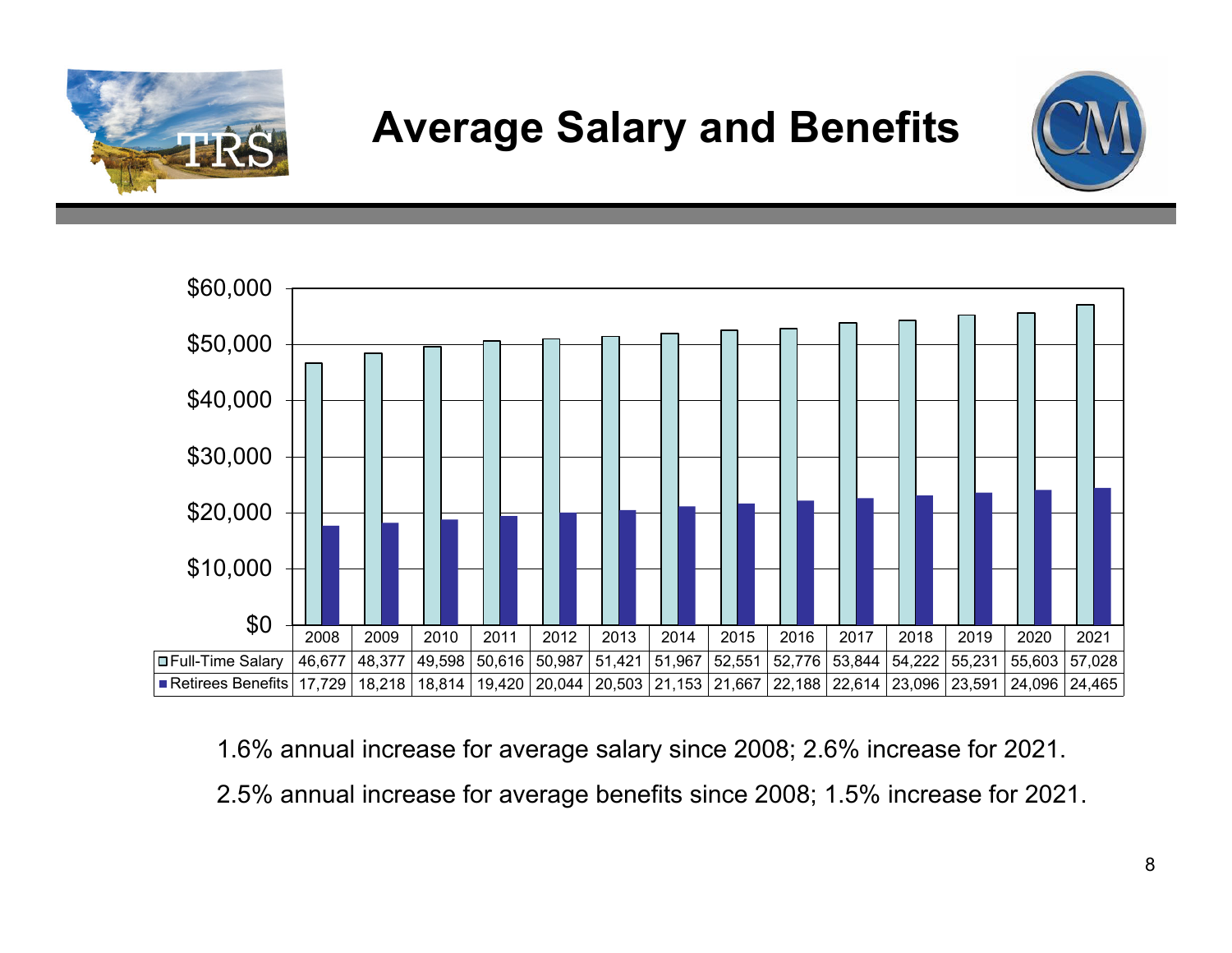

#### **Payroll & Benefits (Millions)**



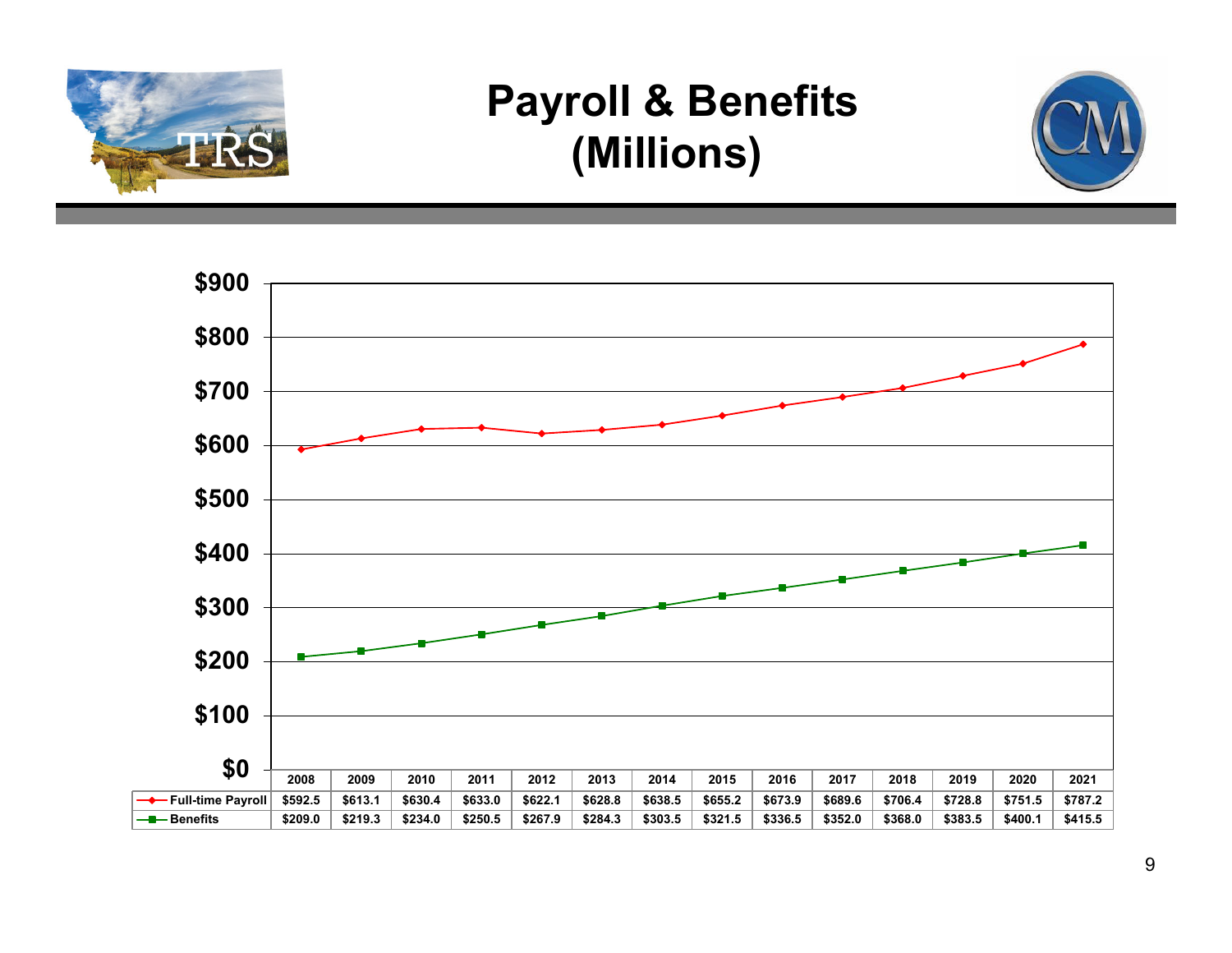

#### **Assets (\$ Millions)**





|                         | 2008   | 2009       | 2010    | 2011      | 2012    | 2013  | 2014  | 2015    | 2016    | 2017    | 2018 | 2019 | 2020    | 2021  |
|-------------------------|--------|------------|---------|-----------|---------|-------|-------|---------|---------|---------|------|------|---------|-------|
| <b>Market Return</b>    | (4.9)% | (20.8)%    | 12.9%   | 21.7%     | $2.2\%$ | 12.9% | 17.1% | 4.6%    | 2.1%    | 11.9%   | 8.8% | 5.7% | $2.7\%$ | 27.7% |
| <b>Actuarial Return</b> | 7.2%   | $(10.3)\%$ | $9.8\%$ | $(0.1)\%$ | $3.2\%$ | 12.0% | 13.2% | $9.6\%$ | $8.8\%$ | $8.2\%$ | 6.9% | 7.0% | 7.0%    | 10.7% |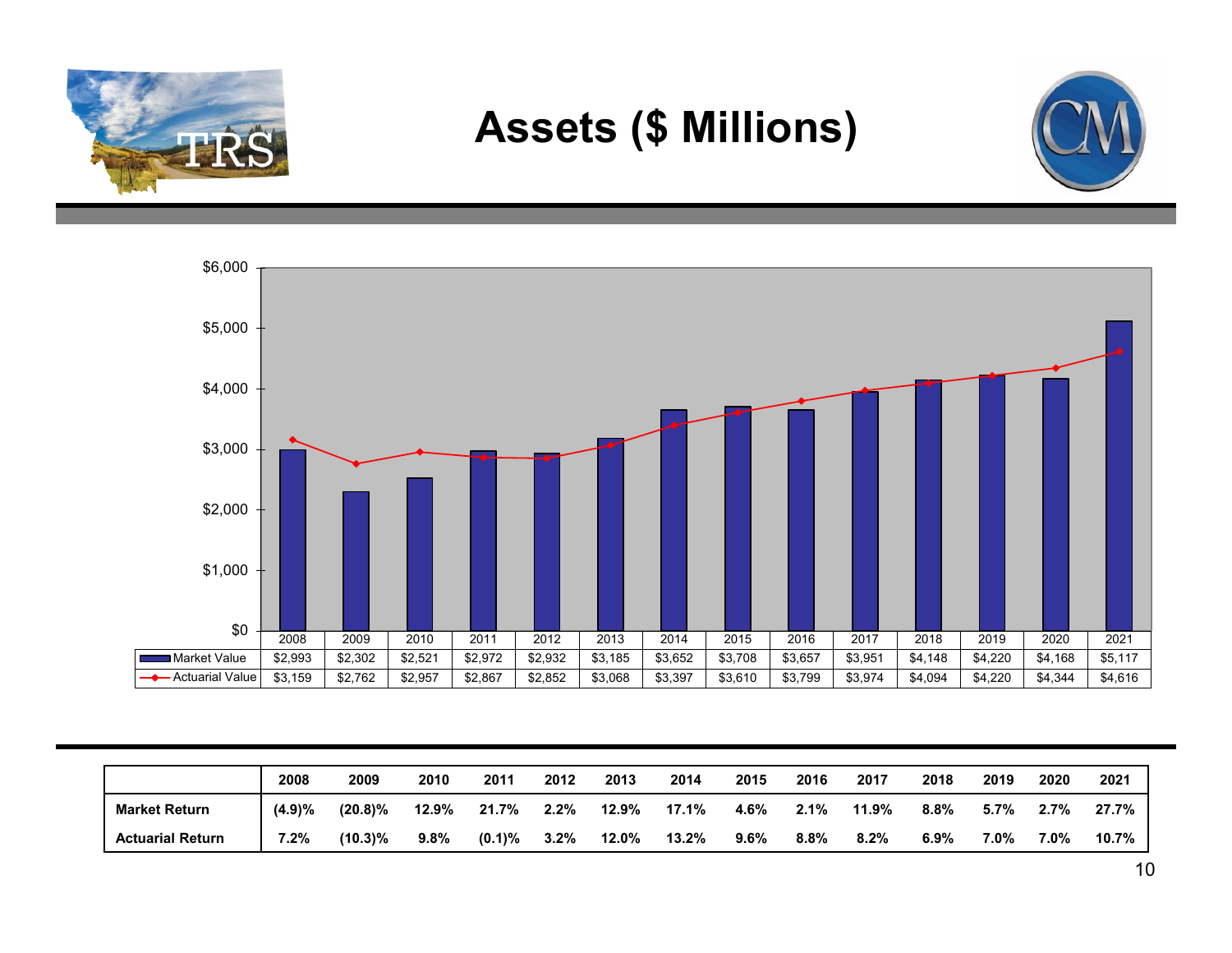

#### **Funding Results**



|                                      | July 1, 2020 Valuation | July 1, 2021 Valuation |  |  |
|--------------------------------------|------------------------|------------------------|--|--|
| <b>Total Normal Cost Rate</b>        | 9.75%                  | 9.67%                  |  |  |
| <b>Less Member Rate</b>              | 8.15%                  | <u>8.15%</u>           |  |  |
| <b>Employer Normal Cost Rate</b>     | 1.60%                  | 1.52%                  |  |  |
| <b>Administrative Expense Load</b>   | 0.45%                  | 0.46%                  |  |  |
| <b>Rate to Amortize UAL</b>          | 9.61%                  | <u>9.78%</u>           |  |  |
| <b>Total Employer Statutory Rate</b> | 11.66%                 | 11.76%                 |  |  |
|                                      |                        |                        |  |  |
| <b>Actuarial Accrued Liability</b>   | \$6,310.0 million      | \$6,463.2 million      |  |  |
| <b>Actuarial Value of Assets</b>     | \$4,344.0 million      | \$4,616.3 million      |  |  |
| <b>Unfunded Accrued Liability</b>    | \$1,966.0 million      | \$1,846.9 million      |  |  |
| <b>Funded Ratio</b>                  | 68.84%                 | 71.43%                 |  |  |
| <b>Amortization Period*</b>          | 29 Years               | 24 Years               |  |  |

\* Reflects anticipated increase in employer supplemental contribution rate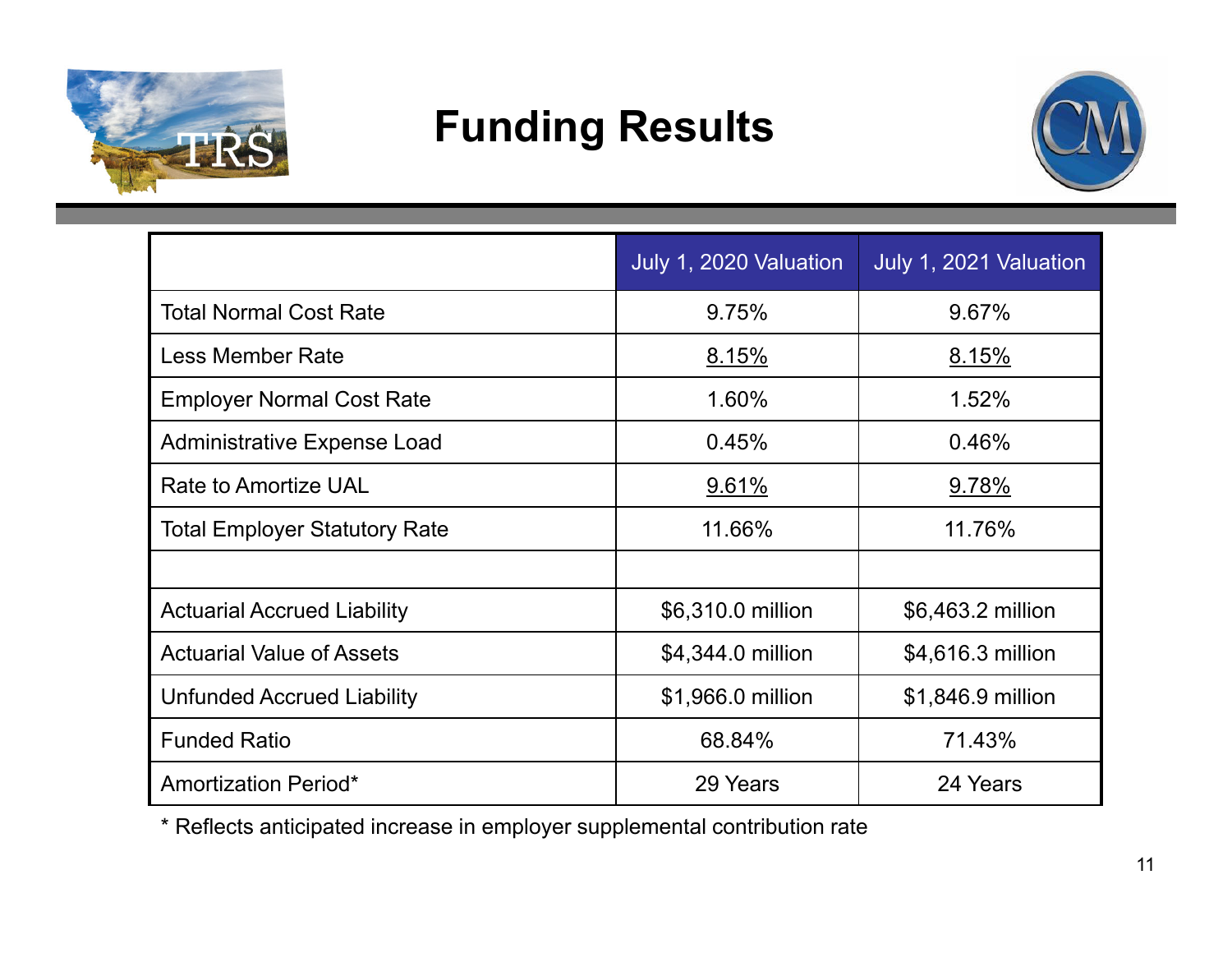

#### **2020 (Gain)/Loss Analysis (\$ Millions)**



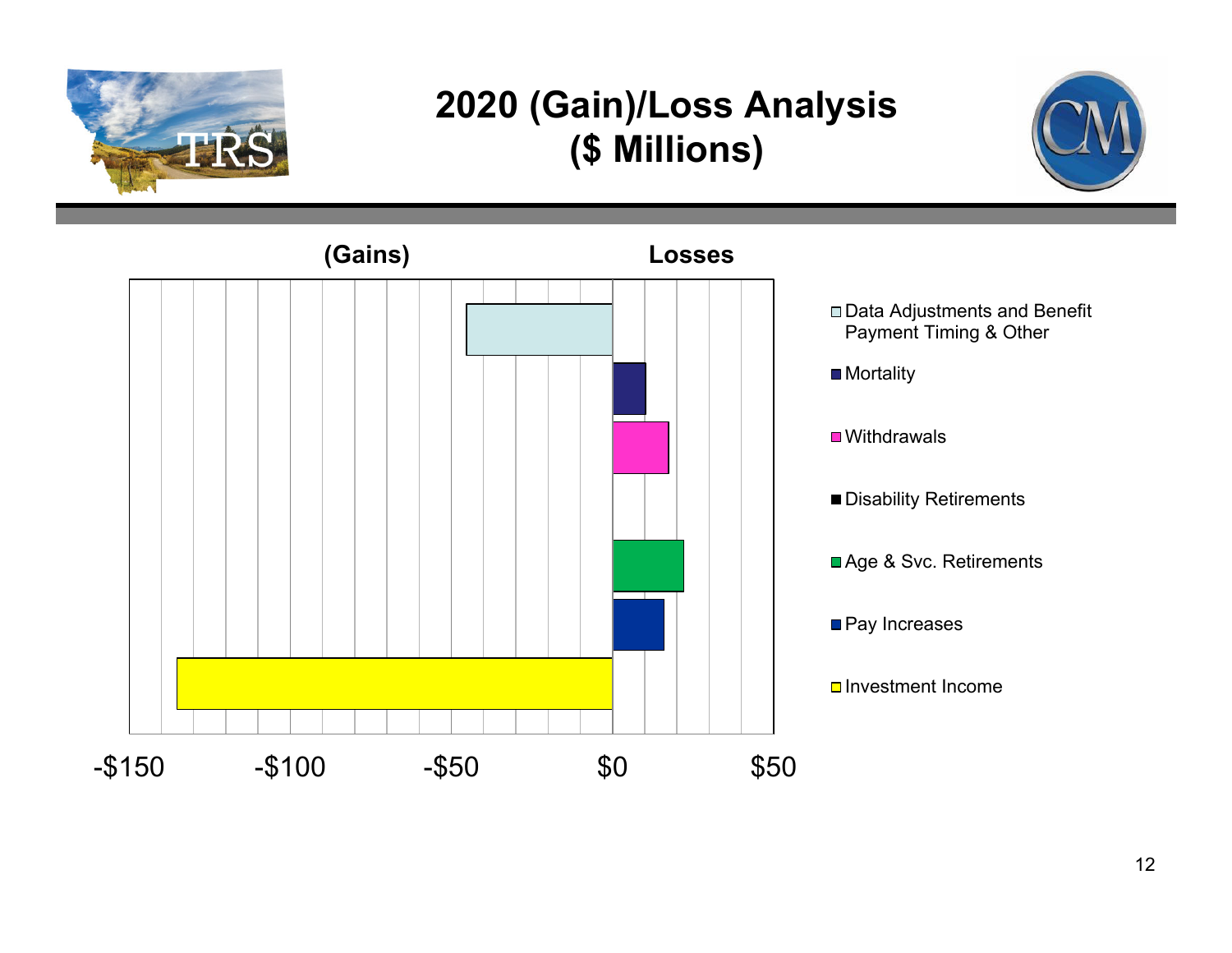

### **Upcoming Projects**



 Experience Study for the five-year period ending June 30, 2021